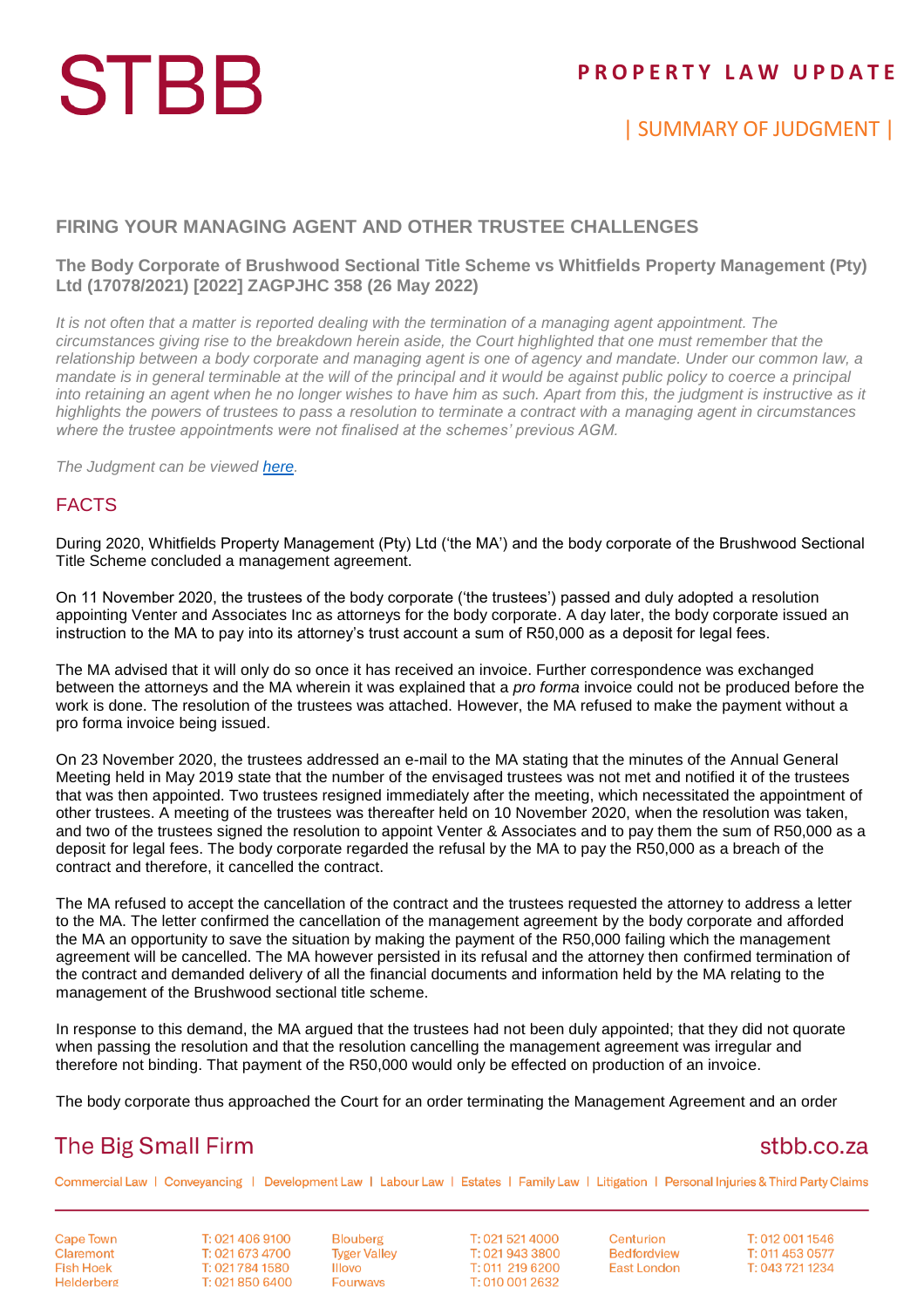# **STBB**

## **P R O P E R T Y L A W U P D A T E**

## | SUMMARY OF JUDGMENT |

obliging the MA to furnish all the financial documentation and other information in its possession relating to the body corporate's affairs from the inception of the contract to the date of the order.

#### **HELD**

 It is apparent that the relationship between the body corporate and the MA is that of agency and mandate. It is trite that under common law a mandate is in general terminable at the will of the principal and that it is against public policy to coerce a principal into retaining an individual as an agent when he no longer wishes to have him as such. (A remedy on the side of the agent would be, as stated by the Supreme Court of Appeal in *Liberty Group Ltd v Mall Space Management CC t/a Mall Space Management (2019)*, "a claim for damages and not in an order compelling the principal to retain him as his agent in the future.")

#### *The MA's defences*

- It should be recalled that the MA was appointed as a management agent of the body corporate in terms of an agreement concluded between the parties in 2020. The body corporate was represented by the current trustees when the agreement was concluded. It therefore was not open to the MA to argue that the trustees with whom it concluded a management agreement were not properly appointed and therefore do not have the authority to cancel the agreement. According to the provisions of the prescribed Management Rules, an elected or replacement trustee holds office until the end of the next annual general meeting.
- The fact that the body corporate had not had a proper meeting convened for the purposes of appointing new and/or additional trustees since the 2019 annual general meeting, does not deprive the current trustees the authority or preclude them from representing and acting on behalf of the body corporate: They were duly appointed in the 2019 annual general meeting when the other two trustees resigned. It is therefore not for the MA to persist to act as an agent in terms of the mandate when its principal, represented by the trustees who appointed the MA, no longer wishes to retain it as its agent.
- Rule 7 of the Prescribed Management Rules (PMR) prescribed in terms of the Sectional Titles Schemes Management Act, 8 of 2011 provides as follows:

*"Nomination, election and replacement*

$$
7. \hspace{20pt} (1) \ldots
$$

- *… (5) if a trustee ceases to hold office –*
	- *(a) the remaining trustees; or*
	- *(b) the members in general meeting, may appoint a replacement trustee.*
- *(6) An elected or replacement trustee holds office until the end of the next annual general meeting and is eligible for re-election, if properly nominated."*

#### *Accordingly:*

 The body corporate was entitled to terminate the agreement because the MA breached the terms of the agreement by refusing to execute its mandate to pay a creditor as instructed and directed by a member of the executive, a trustee, of the body corporate. Clause 2.8 of the management agreement provided that payments of accounts shall be made to service providers and other creditors on specific approval by a scheme executive. The body corporate was not required to furnish the MA with any notice for the termination and the resolutions passed by the trustees were valid and of force and effect as they were resolutions of the trustees of the body corporate. The trustees thus had the necessary authority to launch these proceedings against the

## **The Big Small Firm**

## stbb.co.za

Commercial Law | Conveyancing | Development Law | Labour Law | Estates | Family Law | Litigation | Personal Injuries & Third Party Claims

**Cape Town** Claremont **Fish Hoek** Helderberg

T: 021 406 9100 T: 021 673 4700 T: 021 784 1580 T: 021 850 6400 **Blouberg Tyger Valley Illovo** Fourways

T: 021 521 4000 T: 021 943 3800 T: 011 219 6200 T: 010 001 2632

Centurion **Bedfordview East London** 

T: 012 001 1546 T: 011 453 0577 T: 043 721 1234